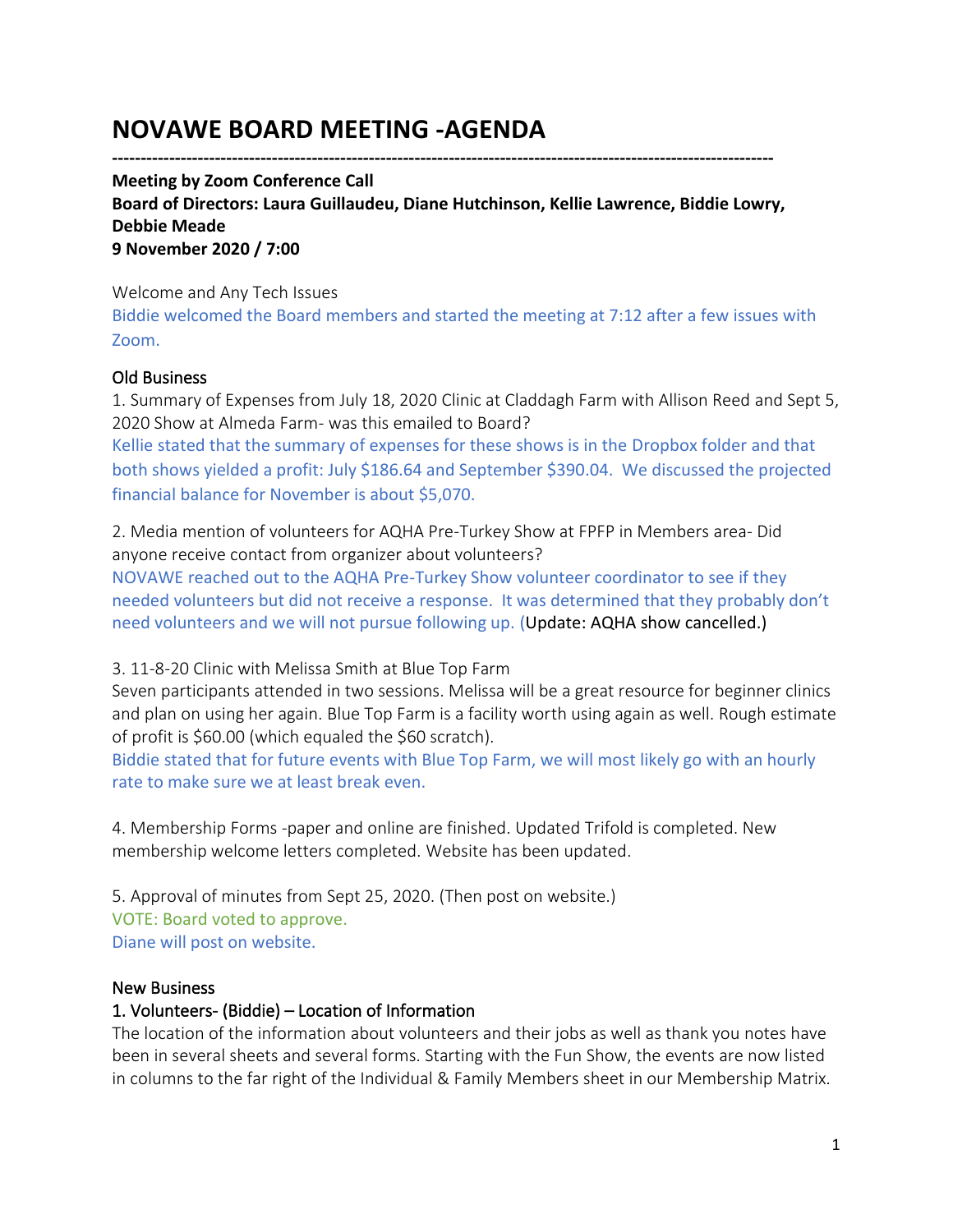The Volunteer Coordinator as well as Board Members can see who is doing what and whether a thank you note has been written. Coggins are now on this sheet as well.

|                                             |                  |                   | <b>MD</b>                           |                                                           | m.                                            | <b>PE</b>                         | mo                                            | <b>NB</b>                      |                                                                       | ю.           | <b>MA</b>                                    |                              | <b>MB1</b>                       |
|---------------------------------------------|------------------|-------------------|-------------------------------------|-----------------------------------------------------------|-----------------------------------------------|-----------------------------------|-----------------------------------------------|--------------------------------|-----------------------------------------------------------------------|--------------|----------------------------------------------|------------------------------|----------------------------------|
| NOVAWE Founding Individual & Family Members |                  |                   |                                     |                                                           |                                               |                                   |                                               |                                |                                                                       |              |                                              |                              |                                  |
| December 1, 2020 - November 2021            |                  |                   |                                     |                                                           |                                               |                                   |                                               |                                |                                                                       |              |                                              |                              |                                  |
|                                             |                  |                   |                                     |                                                           |                                               |                                   |                                               |                                |                                                                       |              |                                              |                              |                                  |
| <b>Email contact</b>                        | <b>Last Name</b> | <b>First Name</b> | Successfully<br>Only FB Group. Date | Committee<br>joined Member's Volunteer & Start signed for | <b>NOVAWE</b><br>Liability<br>Release<br>2020 | <b>Date of Current</b><br>Coggins | Name of Horse that<br>matches this<br>Coggins | Additional<br><b>Donations</b> | Thank you note for<br>addiitonal donation   Fall Fun Show<br>sent on: | 10-24-20-job | Date of Thx u<br>for Fall Fun<br><b>Show</b> | <b>Clinic</b><br>11-8-20-job | Date of Thx u<br>-Clinic 11-8-20 |
| bootsbaldini@gmail.com                      | <b>Baldini</b>   | Sarah "Boots"     | ves                                 |                                                           |                                               |                                   |                                               |                                |                                                                       |              |                                              |                              |                                  |

Thank you notes for the volunteers for the Fall Fun Show have not been written. Gifts were given to the two organizers and the Volunteer Coordinator for their time.

Discussion:

a. Since Volunteers are fed and given a small gift, do we still need to write a personal note or will an email be sufficient?

Thank you notes can be put into the gift bags. Personal notes should be written if the person has done something above and beyond.

b. Should we ask Mills if she will be the Volunteer Coordinator for another year or ask someone else to be the Volunteer Coordinator for 2021?

Yes, Mills will be asked to see if she is interested.

## 2. Membership Report -Laura

a. Current Stats Laura provided the current status of membership: 115 members, 7 have renewed 10 business members (2 new)

## 3. Treasurer Report – Kellie

- a. Update
- b. Forecast
- c. Fun Show profit-

This was discussed earlier in the meeting under old business. The financial reports are in Dropbox.

## 4. Secretary Report – Debbie

a. Discuss policy for upcoming events with COIs and contracts

We discussed that we have been handling contracts with clinicians and facilities on a case by case basis dependent upon our relationship (e.g. if the person is well known to NOVAWE) and we will continue to do this. For new relationships, we will ask the clinician or facility if they have an existing contract that they would like to use. If not, we will use the template/examples in the Contracts Dropbox folder and provide one.

## 5. Marketing/Publicity Report – Diane

- a. Rounding Post for Winter
	- 1. Include article on Kim Hillyer as new Region 6 Director in USAWE
- b. Year End Award winners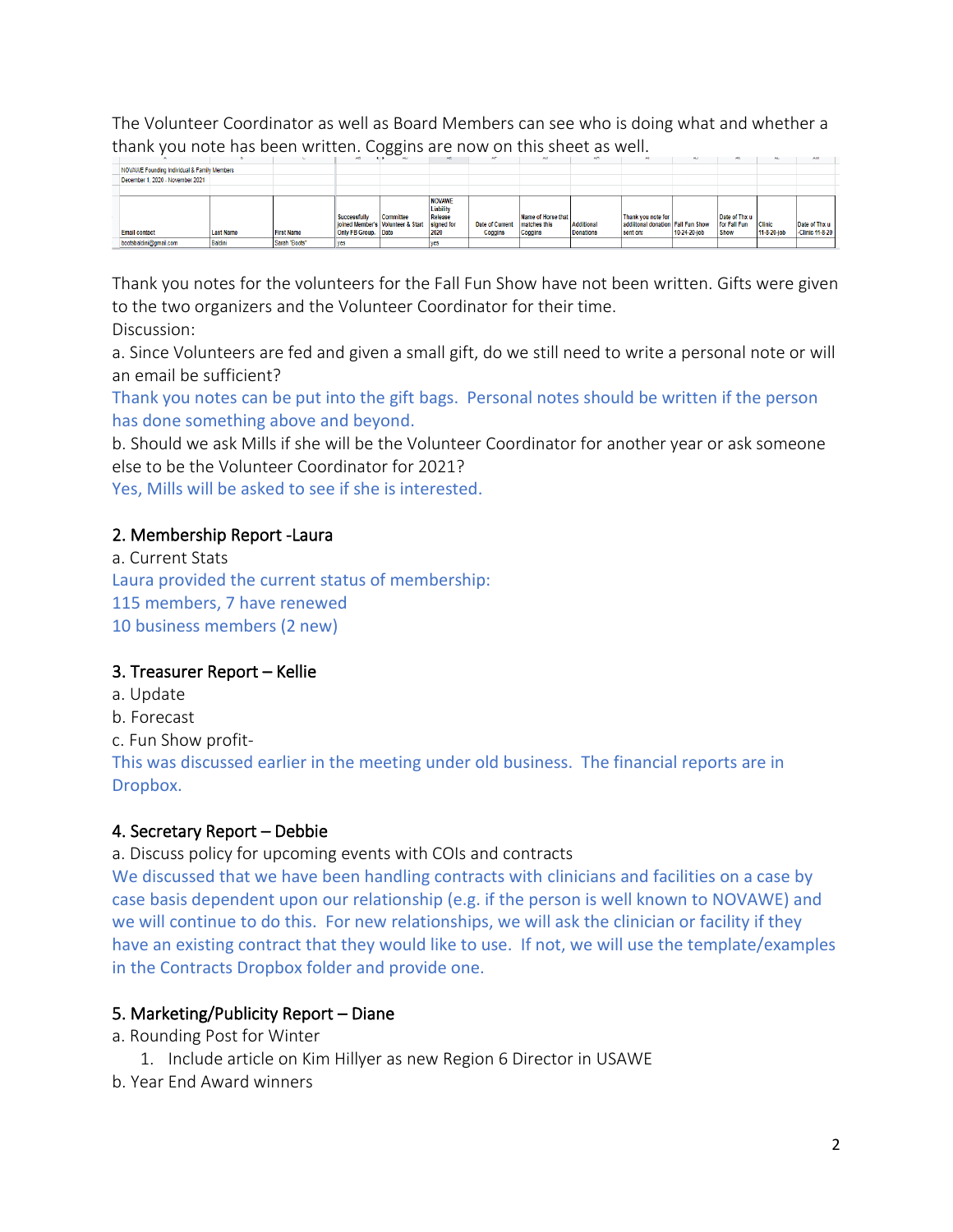Biddie will work on year end awards. We will be giving out ribbons and a prize for Intro, Novice A, and Novice B. Laura stated that we do not have any saddle pads but we still have totes. Laura will investigate other prize options.

c. Membership Drive –

1. FB and Mail Chimp posts

2. Holiday Gift Cards or Gift Membership (This name is used on Google Form.) The membership drive is underway now that we are part of USAWE.

#### 6. Events Report – Biddie

a. 2021 events -outline (open for suggestions) Will encourage others to organize Playdays. Jan – social event – Kick off 2021! (Tentative b/c of Covid- Food, Rules discussion?)

Feb – Clinic for Newbies and Intros

Mar - EOH Fix it Test

Apr – NOVAWE Schooling Show

May – Clinic for Intros, Novice & up

- June Clinic maybe WE Dressage Clinic or Dressage Fix it Test?
- July Possibly a Playday at Blue Top Farm
- Aug EOH Fix it Test

Sept – NOVAWE Schooling Show

Oct – Fall Fun Fest Show

Nov – Clinic (out of town clinician?)

Due to COVID, we will not plan to do a January event but will investigate having a "Spring Fling" event. It was also mentioned that MDS already has a January clinic scheduled and that we should avoid scheduling events that will conflict with other events. Biddie will investigate what clinics and rated shows are already scheduled for 2021 and put the information into the NOVAWE calendar so we can determine when to schedule NOVAWE events.

For 2021, discussed using Melissa for newbie WE events, Alli for experienced WE events, and Stephanie for play days. We also discussed doing a possible groundwork clinic with \Suzanne Liscouski at Briar Creek and scheduling an event at Beaux Reeves like a Fix a Test.

b. Do we need a survey to see what members needs are and areas that they can help? We will not do a survey but in the next Rounding Post, Diane will mention the need for volunteers to support NOVAWE events.

c. Fundraiser for 2021 or 2022 – possibly co-host a JPR with BES? We will wait until 2022 to do a fundraiser. Discussed pairing with BES or Tri-State to learn how to run a JPR.

## 7. Any other business or concerns

Meeting was adjourned by Biddie at 8:45 pm. Action Items